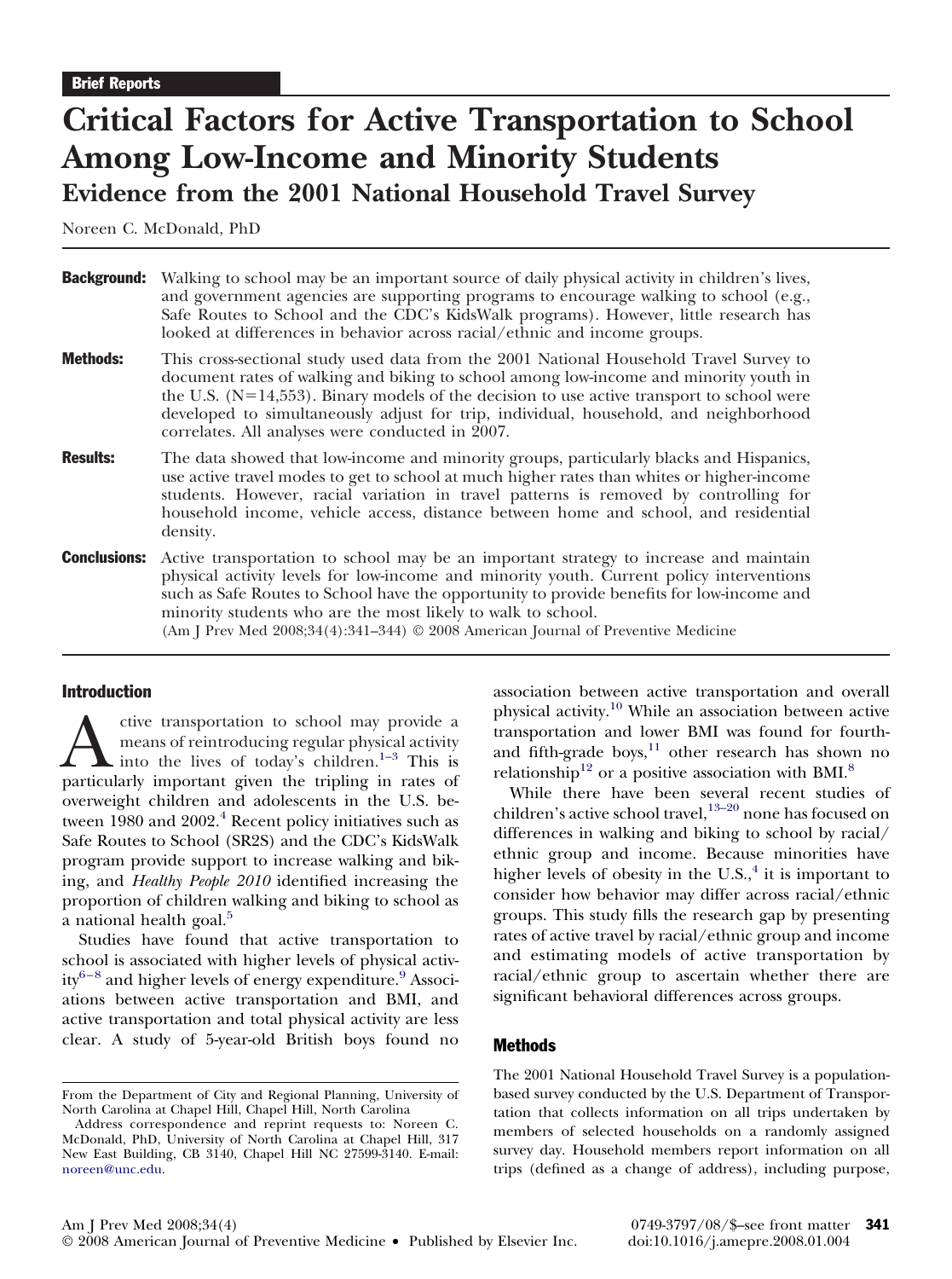mode, and travel time. Data are collected on the demographic characteristics (e.g., age and gender) of all household members. Race and ethnicity are collected only for the adult respondent, generally a parent or guardian. The 2001 survey had a 34.1% weighted person–level response rate and utilized a nonclustered, list-assisted random-digit-dial sample stratified by geographic area. $21$  For this analysis, trips are considered to be for school if (1) the respondent is aged 5–18, (2) the trip occurs on a weekday, and (3) the purpose is "go to school as a student."a The total number of individuals meeting all these criteria was 14,553 students.

Estimates of the prevalence of walking and biking were calculated for each racial/ethnic group and standardized to the overall distribution by age using *svy: mean* command in Stata, version 9.2. All analyses were conducted in 2007. Replicate weights accounting for the complex survey design and post-stratified to Census population estimates by geographic area, race, and time of year were used to project from the sample to national averages and calculate appropriate standard errors.

Binary models of whether youth walked or biked to school were developed to simultaneously control for individual, household, and trip correlates of active transportation to school for whites, blacks, and Hispanics. Relative risks, or prevalence ratios, were utilized because previous research has shown that ORs overstate the risk when the outcome is relatively common, generally considered more than  $10\%.^{23,24}$ Relative risks were calculated with the *svy: poisson* command in Stata. Relative risks were compared across groups to evaluate whether the effect of each variable differed by race using Wald tests. In addition, a pooled model was created and dummy variables for race were tested for significance. The models controlled for trip distance (self-reported); individual and household factors (age, gender, race, household income, driver status, and vehicle availability); and neighborhood factors measured at the block group level from Census 2000 data (population density, neighborhood disadvantage, and an indicator that much of the housing was built before 1940). Only youth with trips to school of 2 miles or less were

<sup>a</sup>Previous analyses<sup>22</sup> used a more general trip purpose (School/ Church) and restricted the sample to morning trips to facilitate comparison across survey years.

included in the models because active transport is rarely used for longer trips[.22,25](#page-3-0) Models were constructed for whites  $(n=4614)$ , blacks  $(n=270)$ , and Hispanics  $(n=510)$  if they had valid values for all explanatory variables.

# **Results**

The average unweighted age of respondents was 11.4 years, and 49.0% were female. Distance to school varied significantly among racial groups ( $p$ <0.001) with 35% of Hispanics, 22% of blacks, and 16% of whites living less than 1 mile from school. Forty-five percent of white children lived in households earning at least \$60,000 annually, but the share in black (29%) and Hispanic (19%) households was lower.

Rates of active transportation varied significantly by racial/ethnic and income groups (Table 1). Hispanics had the highest rate of active transportation (27.7%), followed by non-Hispanic blacks (15.5%), Asian and Pacific Islanders (13.4%), respondents reporting more than one race  $(12.2\%)$ , and whites  $(9.4\%)$ . Significant differences existed between whites and blacks ( $p=0.012$ ), whites and Hispanics ( $p<0.001$ ), and blacks and Hispanics  $(p=0.001)$ . Students from families earning less than \$30,000 walked more than twice as much as students from households earning more than \$60,000 (*p*-0.001). High school students had the lowest rates of active transport across all income and racial groups.

The model showed that living within a half-mile of school greatly increased the likelihood of walking or biking to school across all groups, even after controlling for individual and neighborhood covariates [\(Table 2\)](#page-2-0). For example, rates of walking to school were 2 times higher for Hispanic youth living within a half-mile of their school than the reference category of between 1 and 2 miles. For blacks, such proximity increased rates of active transport 6 times. The effect was lower for Hispanics than other groups because they

| <b>Table 1.</b> Standardized <sup>a</sup> active transportation rates by race and income |            |                                    |                |               |              |  |  |  |
|------------------------------------------------------------------------------------------|------------|------------------------------------|----------------|---------------|--------------|--|--|--|
|                                                                                          | Unwgted. N | <b>Active transportation rates</b> |                |               |              |  |  |  |
|                                                                                          |            | All (aged $5-18$ )                 | Elem. $(5-11)$ | $IHS (12-13)$ | $HS (14-18)$ |  |  |  |
| Racial/ethnic group                                                                      |            |                                    |                |               |              |  |  |  |
| Non-Hispanic white                                                                       | 11,611     | 9.4                                | 10.3           | 10.9          | 7.2          |  |  |  |
| Non-Hispanic black                                                                       | 893        | 15.5                               | 18.2           | 17.9          | 10.2         |  |  |  |
| <b>Hispanic</b>                                                                          | 1,145      | 27.7                               | 30.8           | 30.3          | 21.6         |  |  |  |
| Asian/Pacific Islander                                                                   | 504        | 13.4                               | 14.6           | 21.3          | 7.7          |  |  |  |
| Multiracial                                                                              | 326        | 12.2                               | 15.2           | 10.9          | 8.1          |  |  |  |
| Missing                                                                                  | 74         | 9.0                                | 4.5            | 18.0          | 11.4         |  |  |  |
| Annual household income level (\$)                                                       |            |                                    |                |               |              |  |  |  |
| $0 - 29,999$                                                                             | 2,526      | 20.5                               | 22.9           | 23.7          | 15.2         |  |  |  |
| 30,000-59,999                                                                            | 5,088      | 12.6                               | 13.9           | 12.7          | 10.5         |  |  |  |
| $\geq 60,000$                                                                            | 6,267      | 8.1                                | 8.9            | 10.6          | 5.8          |  |  |  |
| Missing                                                                                  | 672        | 21.5                               | 31.2           | 18.7          | 7.9          |  |  |  |

<sup>a</sup>Standardized to the 2001 distribution by age.

Elem, elementary; HS, High school; JHS, junior high school; Unwgted, unweighted.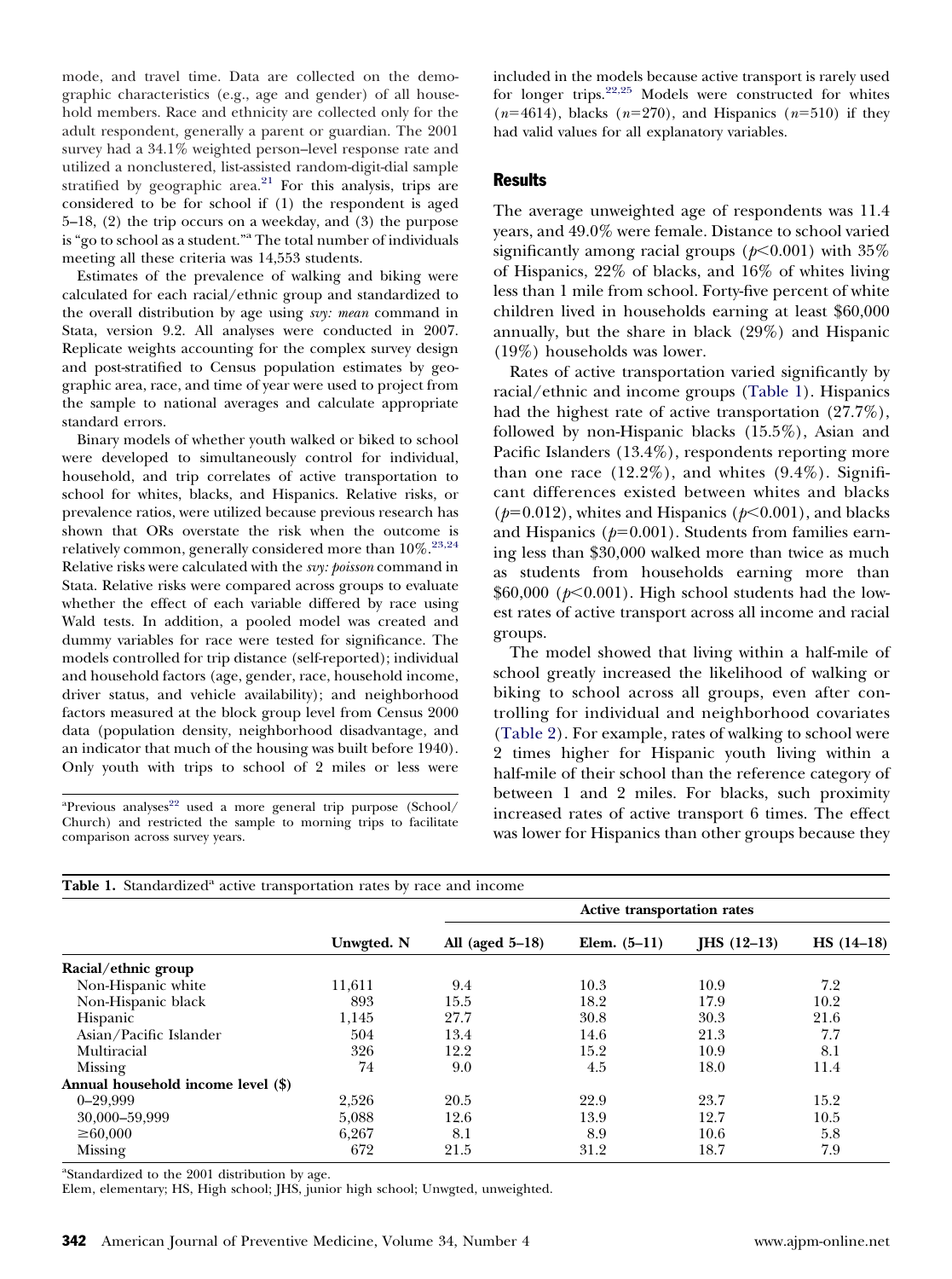<span id="page-2-0"></span>

| Table 2. Adjusted <sup>a</sup> prevalence ratios of active transportation to school by racial/ethnic group |                         |                          |                      |                         |  |  |  |
|------------------------------------------------------------------------------------------------------------|-------------------------|--------------------------|----------------------|-------------------------|--|--|--|
|                                                                                                            | White                   | <b>Black</b>             | Hispanic             | All                     |  |  |  |
| Distance to school                                                                                         |                         |                          |                      |                         |  |  |  |
| $\leq 0.50$ miles                                                                                          | $4.97***$ $(3.87-6.38)$ | $6.03***$ $(2.39-15.25)$ | $2.02**$ (1.31-3.09) | $3.93***$ $(3.11-4.98)$ |  |  |  |
| $0.51 - 1.00$ miles                                                                                        | $0.92(0.64-1.34)$       | $2.34(0.86 - 6.43)$      | $1.30(0.79-2.13)$    | $1.20(0.87-1.64)$       |  |  |  |
| 1.01 $-2.00$ miles [Ref]                                                                                   |                         |                          |                      |                         |  |  |  |
| Age (years)                                                                                                | $1.05**$ (1.01-1.09)    | $1.09*$ (1.01–1.18)      | $1.01(0.97-1.06)$    | $1.04**$ (1.02-1.07)    |  |  |  |
| <b>Licensed driver</b>                                                                                     | $0.52**$ $(0.34-0.78)$  | $0.26(0.06-1.11)$        | $0.58(0.22 - 1.57)$  | $0.52***(0.36-0.74)$    |  |  |  |
| Female                                                                                                     | $0.93(0.78 - 1.12)$     | $1.09(0.66 - 1.82)$      | $0.94(0.71 - 1.25)$  | $0.93(0.81 - 1.07)$     |  |  |  |
| Annual household income (\$)                                                                               |                         |                          |                      |                         |  |  |  |
| $0 - 29,999$ [Ref]                                                                                         |                         |                          |                      |                         |  |  |  |
| 30,000-59,999                                                                                              | $1.03(0.76-1.39)$       | $0.78(0.41 - 1.48)$      | $0.74(0.46 - 1.17)$  | $0.94(0.75 - 1.17)$     |  |  |  |
| $\geq 60,000$                                                                                              | $0.68*(0.48-0.96)$      | $1.23(0.61-2.52)$        | $0.68(0.40-1.15)$    | $0.74*(0.57-0.96)$      |  |  |  |
| Missing                                                                                                    | $0.73(0.31-1.69)$       | $2.96*(1.01-8.74)$       | $1.13(0.64 - 1.99)$  | $1.17(0.77-1.80)$       |  |  |  |
| Household vehicles per driver                                                                              | $0.99(0.77-1.27)$       | $1.17(0.58 - 2.36)$      | $1.15(0.79-1.69)$    | $1.03(0.86 - 1.23)$     |  |  |  |
| Median year built before 1940                                                                              | $1.25(0.93 - 1.67)$     | $0.74(0.29-1.93)$        | $0.93(0.64 - 1.34)$  | $1.02(0.79 - 1.30)$     |  |  |  |
| Density (people per sq. mile)                                                                              |                         |                          |                      |                         |  |  |  |
| $<$ 4,000 [Ref]                                                                                            |                         |                          |                      |                         |  |  |  |
| 4,000-9,999                                                                                                | $1.08(0.85 - 1.37)$     | $2.07(0.94 - 4.56)$      | $1.18(0.62 - 2.24)$  | $1.20(0.96-1.51)$       |  |  |  |
| 10,000-24,999                                                                                              | $1.59(0.99 - 2.54)$     | $2.59*(1.15-5.86)$       | $1.73(0.87 - 3.43)$  | $1.66**$ (1.16–2.38)    |  |  |  |
| $\geq 25,000$                                                                                              | $2.05*$ $(1.03-4.08)$   | $3.35*$ $(1.24-9.04)$    | $1.64(0.91-2.97)$    | $1.39(0.97-1.99)$       |  |  |  |
| Neighborhood disadvantage <sup>b</sup>                                                                     | $1.03(1.00-1.07)$       | $0.98(0.95-1.02)$        | $1.03*$ (1.01–1.06)  | $1.03*$ (1.01–1.05)     |  |  |  |
| Black                                                                                                      |                         |                          |                      | $0.95(0.64-1.39)$       |  |  |  |
| <b>Hispanic</b>                                                                                            |                         |                          |                      | $1.18(0.86 - 1.61)$     |  |  |  |

*Note:* Numbers in parentheses represent the 95% Confidence Interval.

Adjusted for all variables in model.

<sup>b</sup>Computed as the sum, at the residential block group level, of percentage of individuals living below the poverty line (standardized), percentage female-headed households (standardized), percentage receiving public assistance (standardized), and percentage unemployed (standardized). \**p*-0.05; \*\**p*-0.01; \*\*\**p*-0.001.

had higher rates of active transport in the reference category.

Several other factors had significant associations with walking and biking to school. Age had a moderate positive effect for whites and blacks. White students with driver's licenses had rates of active transport that were nearly half that of students without licenses. The effects of income were inconsistent across racial groups, but there was evidence that higher-income whites were less likely to walk or bike to and from school. Neighborhood effects, particularly density, suggest that walking was more common in denser areas, but the effects were significant only for whites and blacks. Higher levels of neighborhood disadvantage were associated with more walking for Hispanics, but the effect was relatively small, with a 1SD increase in disadvantage increasing rates of walking and biking by a factor of 1.03.

Bonferroni-adjusted Wald tests of differences across groups for each factor in the model showed no significant pair-wise differences. In a pooled model that combined data for whites, blacks, and Hispanics, the dummy variables for race were not significant (Table 2).

## **Discussion**

Using a nationally representative sample, this analysis showed that there were significant differences in rates of active transport to school by racial and income groups. However, models controlling for several individual and neighborhood covariates found no differences among racial groups. This suggests that differences in observed rates of active transportation result from differences in the underlying distribution of explanatory factors rather than varied behavior patterns across racial groups. For example, whites have the lowest rates of walking and biking to school largely because they are the least likely to live within a half-mile of school, have higher incomes and high levels of vehicle access, and live in lower-density areas. The strong association between distance and active transport found in this study confirms findings from previous research in Australia,<sup>14</sup> Oregon,<sup>15</sup> Florida,<sup>16</sup> California,<sup>17</sup> the U.S.,<sup>25,26</sup> and England.<sup>18</sup> However, most previous research did not consider the association by racial group.

One implication of these findings is that SR2S programs, which improve safety around schools, have the potential to strongly benefit minority and low-income students because those students are more likely to live near the schools they attend. One caveat is that these benefits will accrue only if SR2S projects are distributed equitably. Because most state Departments of Transportation require individual localities to apply for SR2S grants, there may be a bias toward areas with greater capacity to plan projects and write proposals. With this in mind, states should consider the equity implications of their SR2S-funding decisions.

An important limitation of this analysis is that it is cross-sectional and does not explicitly account for endogeneity of residential location and preferred school commute mode (i.e., self-selection bias). In addition, the